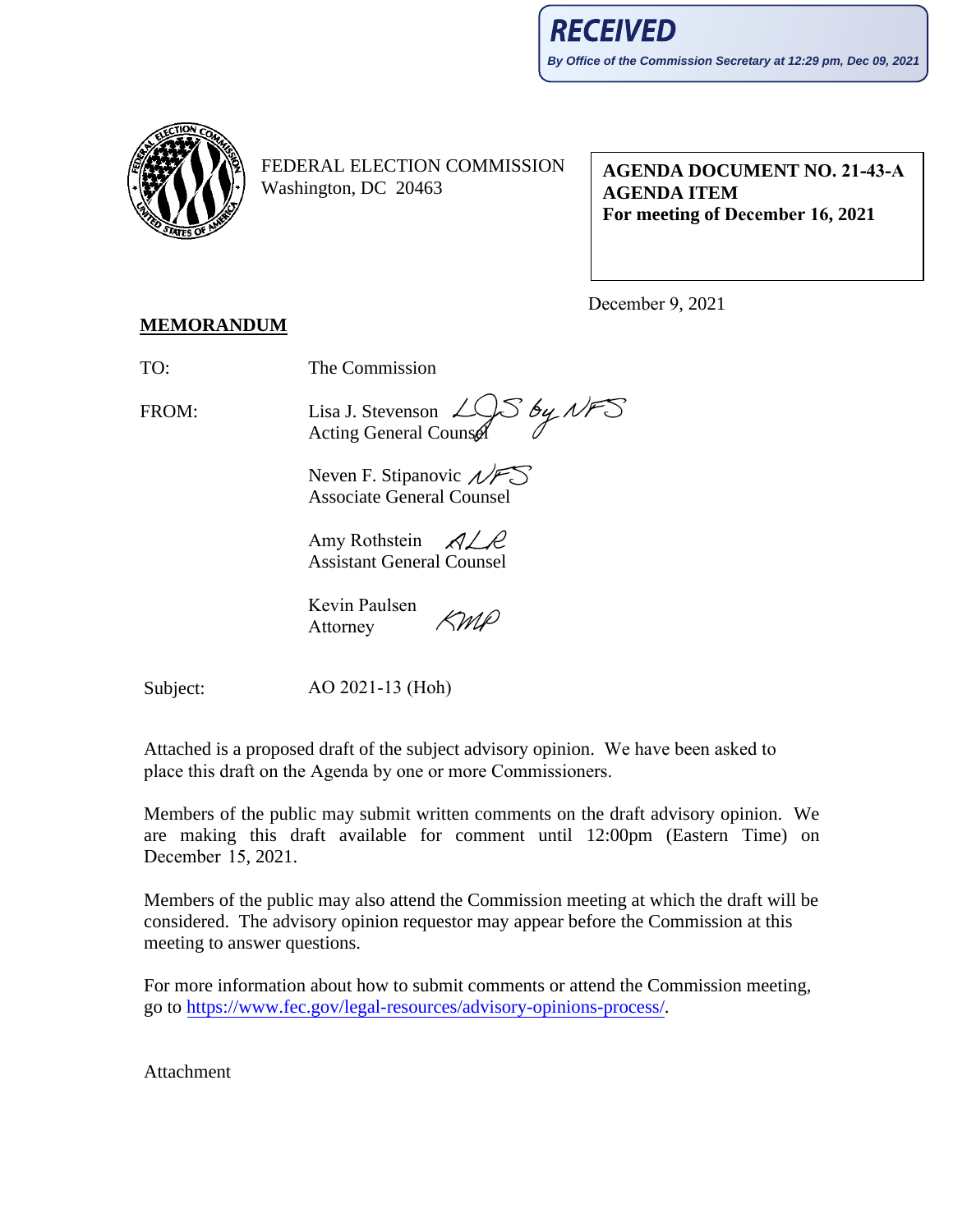- ADVISORY OPINION 2021-13
- $\frac{2}{3}$
- Matthew P. Hoh
- 
- 339 E Pine Ave **DRAFT A** Wake Forest, NC 27587

Dear Mr. Hoh:

| $\tau$ | We are responding to your request for an advisory opinion asking whether the                    |
|--------|-------------------------------------------------------------------------------------------------|
| $8\,$  | Federal Election Campaign Act, 52 U.S.C. §§ 30101-45 (the "Act"), and Commission                |
| 9      | regulations recognize your veteran disability benefits as "earned income" for purposes of       |
| 10     | receiving a candidate salary from your principal campaign committee. The Commission             |
| 11     | concludes that your disability benefits constitute "earned income" under the Act and,           |
| 12     | therefore, can be used to calculate the amount of any candidate salary that you may             |
| 13     | receive under 11 C.F.R. $\S 113.1(g)(1)(i)(I)$ (the "candidate salary regulation").             |
| 14     | <b>Background</b>                                                                               |
| 15     | The facts presented in this advisory opinion are based on your letter received on               |
| 16     | October 27, 2021, and your email received on November 12, 2021.                                 |
| 17     | You are a Marine Corps combat veteran who has been classified as "100%                          |
| 18     | disabled" by the U.S. Department of Veterans Affairs ("VA"). <sup>2</sup> Accordingly, you have |
| 19     | received non-taxable VA disability benefits for the past several years. Although "being         |
| 20     | classified as 100% disabled by the VA does not limit other income or employment," due           |
| 21     | to your disability you were "unable to earn any money" for most of five years beginning         |
| 22     | in 2015. <sup>3</sup> In 2020, however, you earned approximately \$5,000 in taxable income as   |

- <span id="page-1-0"></span><sup>1</sup> Advisory Opinion Request ("AOR").
- <span id="page-1-1"></span>AOR001.
- <span id="page-1-2"></span>*Id.*; AOR003.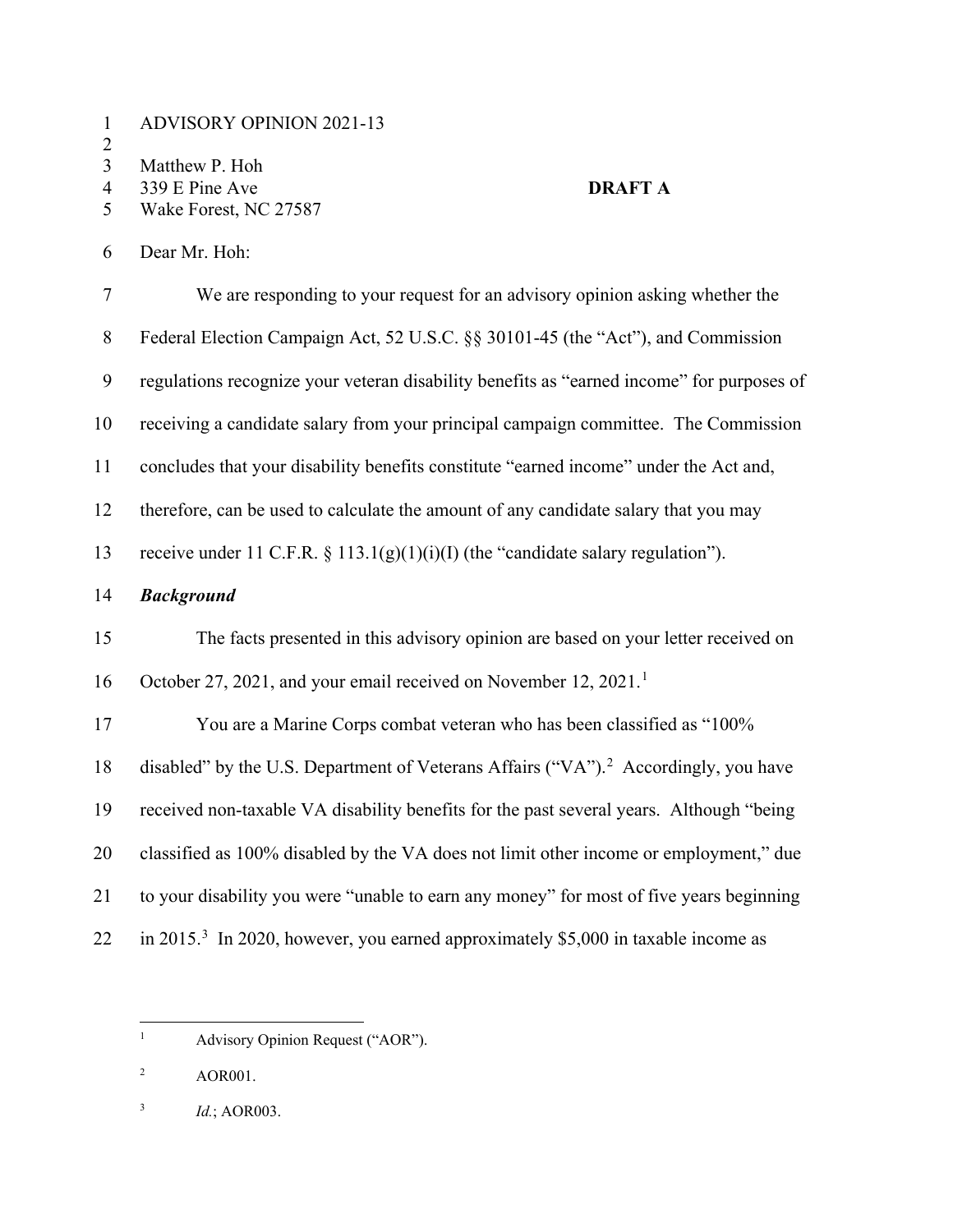1 compensation for employment. You anticipate earning approximately \$8,000 in taxable 2 income from employment in  $2021<sup>4</sup>$  $2021<sup>4</sup>$  $2021<sup>4</sup>$ 

| 3              | You intend to run for the United States Senate in the 2022 election cycle. <sup>5</sup> You           |
|----------------|-------------------------------------------------------------------------------------------------------|
| $\overline{4}$ | state that your candidacy will have no impact on your VA disability benefits, and you                 |
| 5              | expect to continue to receive these benefits during your campaign. <sup>6</sup> You are interested in |
| 6              | also receiving a candidate salary from your principal campaign committee once you                     |
| 7              | become eligible under Commission regulations. You are "not interested in receiving a                  |
| 8              | candidate salary greater than \$1,000-\$2,000 a month" from campaign funds, which would               |
| 9              | be less than you expect to receive in VA disability benefits. <sup>7</sup>                            |
| 10             | <b>Question Presented</b>                                                                             |
| 11             | Do your VA disability benefits constitute "earned income" for purposes of the                         |
| 12             | Commission's candidate salary regulation?                                                             |

## 13 *Legal Analysis and Conclusion*

- 14 Yes, your VA disability benefits constitute "earned income" for purposes of the
- 15 candidate salary regulation. Accordingly, they can be used to calculate the maximum

<span id="page-2-2"></span><sup>6</sup> AOR003.

<span id="page-2-0"></span><sup>4</sup> AOR003.

<span id="page-2-1"></span><sup>5</sup> *See* Matthew Hoh for Senate, FEC Form 1 (Sept. 23, 2021), [https://docquery.fec.gov/pdf/](https://docquery.fec.gov/pdf/%E2%80%8C247/202109239466978247/202109239466978247.pdf) [247/202109239466978247/202109239466978247.pdf;](https://docquery.fec.gov/pdf/%E2%80%8C247/202109239466978247/202109239466978247.pdf) Matthew Patrick Hoh, Statement of Candidacy, FEC Form 2 (Sept. 9, 2021), [https://docquery.fec.gov/pdf/817/202109099466636817/202109099466](https://docquery.fec.gov/pdf/817/202109099466636817/202109099466636817.pdf) [636817.pdf.](https://docquery.fec.gov/pdf/817/202109099466636817/202109099466636817.pdf)

<span id="page-2-3"></span><sup>&</sup>lt;sup>7</sup> AOR001. According to the VA, a veteran classified as 100% disabled with no dependents receives \$3,146.42 per month in disability benefits in 2021. Past rates: 2021 Veterans disability compensation rates, U.S. Department of Veterans Affairs, [https://www.va.gov/disability/compensation](https://www.va.gov/disability/compensation-rates/veteran-rates/past-rates-2021/)[rates/veteran-rates/past-rates-2021/](https://www.va.gov/disability/compensation-rates/veteran-rates/past-rates-2021/) (last visited Dec. 7, 2021).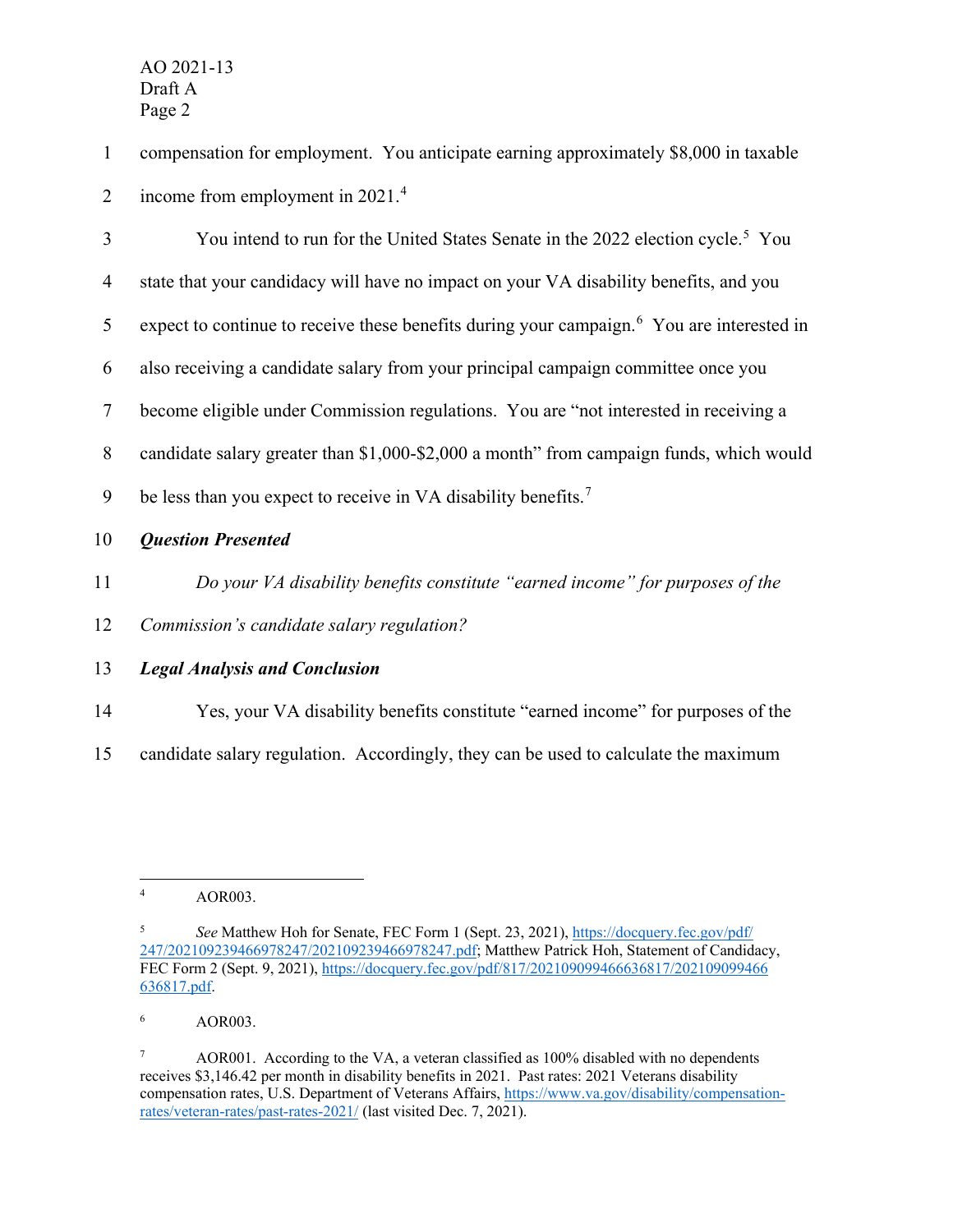1 amount of candidate salary that you may receive from your principal campaign 2 committee.<sup>[8](#page-3-0)</sup>

| 3              | "[U]nder the Act and Commission regulations, a candidate and the candidate's                       |
|----------------|----------------------------------------------------------------------------------------------------|
| $\overline{4}$ | campaign committee have wide discretion in making expenditures to influence the                    |
| 5              | candidate's election, but may not convert excess campaign funds to personal use." <sup>9</sup>     |
| 6              | "Personal use" is defined as the use of campaign funds "to fulfill any commitment,                 |
| $\tau$         | obligation, or expense of a person that would exist irrespective of the candidate's election       |
| 8              | campaign or individual's duties as a holder of Federal office." <sup>10</sup> The Act and          |
| 9              | Commission regulations provide a non-exhaustive list of expenses that, when paid using             |
| 10             | campaign funds, constitute <i>per se</i> conversion of those funds to personal use. <sup>11</sup>  |
| 11             | Commission regulations provide that salary payments by a candidate's principal                     |
| 12             | campaign committee to the candidate are <i>per se</i> personal use unless specific requirements    |
| 13             | are met. <sup>12</sup> One of these requirements is that candidate salary payments must not exceed |
| 14             | "the lesser of: the minimum salary paid to a Federal officeholder holding the office that          |
| 15             | the candidate seeks; or the earned income that the candidate received during the year              |

<span id="page-3-0"></span><sup>&</sup>lt;sup>8</sup> A rulemaking petition to amend the candidate salary regulation is currently pending before the Commission. For the most recent updates on this rulemaking petition, visit [https://sers.fec.gov/fosers/,](https://sers.fec.gov/fosers/) reference REG 2021-01 (Candidate Salaries).

<span id="page-3-1"></span><sup>9</sup> Disclaimers, Fraudulent Solicitations, Civil Penalties, and Personal Use of Campaign Funds, 67 Fed. Reg. 76,962, 76,972 (Dec. 13, 2002) (internal citations omitted). *See also* 52 U.S.C. § 30114(b)(1), 11 C.F.R. § 113.2(e).

<span id="page-3-2"></span><sup>10</sup> 52 U.S.C. § 30114(b)(2); *see also* 11 C.F.R. § 113.1(g).

<span id="page-3-3"></span><sup>&</sup>lt;sup>11</sup> 52 U.S.C. § 30114(b)(2); 11 C.F.R. § 113.1(g)(1)(i).

<span id="page-3-4"></span><sup>&</sup>lt;sup>12</sup> 11 C.F.R. § 113.1(g)(1)(i)(I).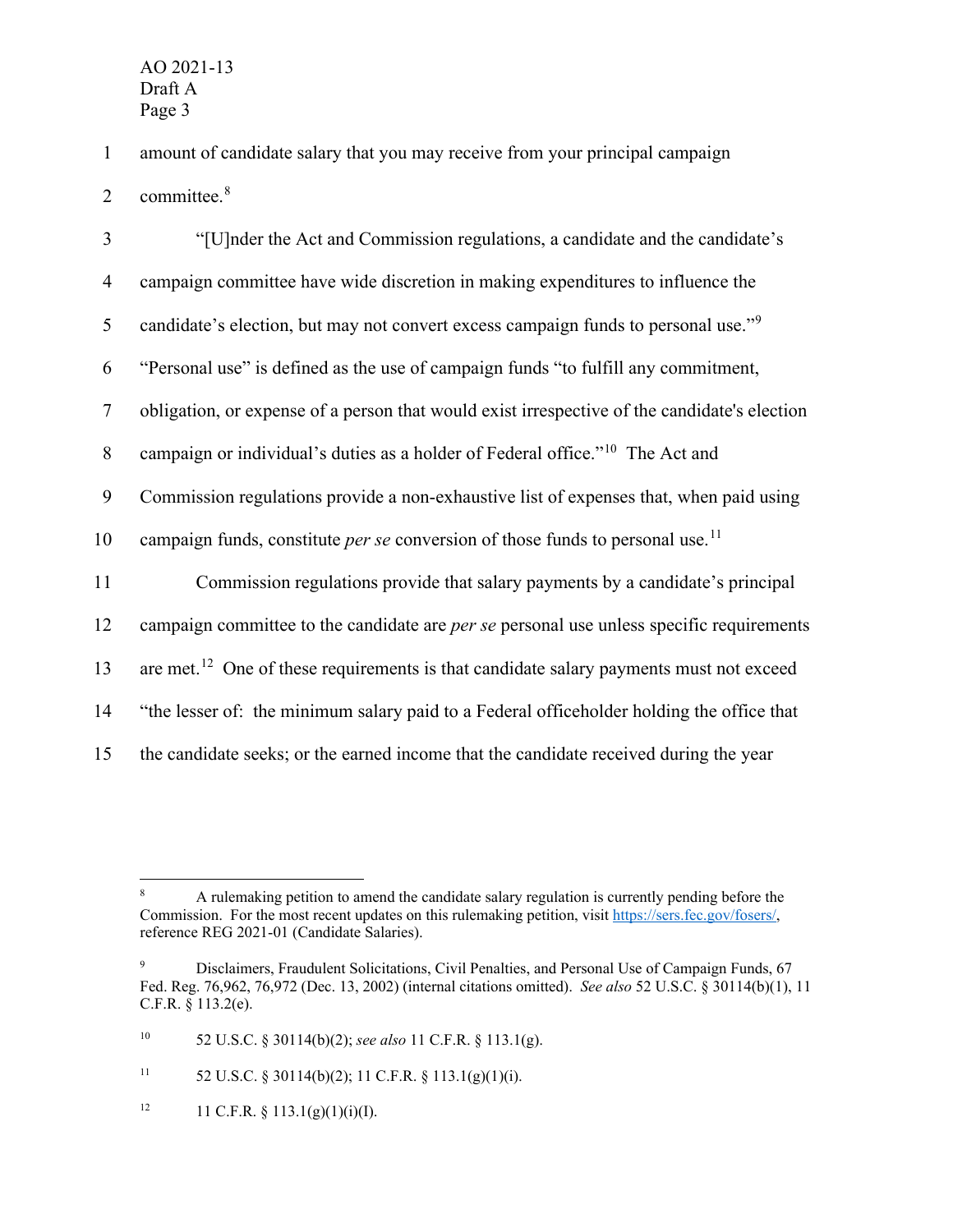| $\mathbf{1}$   | prior to becoming a candidate." <sup>13</sup> Thus, a candidate's "earned income" in the year prior |
|----------------|-----------------------------------------------------------------------------------------------------|
| $\overline{2}$ | to becoming a candidate determines (1) whether the candidate's principal campaign                   |
| 3              | committee may use campaign funds to pay the candidate a salary (because if the prior                |
| $\overline{4}$ | year's earned income is zero dollars, then the maximum amount of campaign funds that                |
| 5              | could be used to pay the candidate a salary would also be zero dollars), and (2) the                |
| 6              | maximum amount of candidate salary that the committee may pay (if the prior year's                  |
| $\overline{7}$ | earned income is less than the minimum salary paid to a person holding the federal office           |
| 8              | the candidate seeks).                                                                               |
| 9              | The Act and Commission regulations do not define the term "earned income" for                       |
| 10             | purposes of the candidate salary regulation. Where the term appears elsewhere in the Act            |
| 11             | and Commission regulations, however, it typically refers to compensation for services               |
| 12             | rendered in an employment context. <sup>14</sup> This is consistent with the commonly understood    |
| 13             | meaning of the term "earned income." <sup>15</sup>                                                  |
|                |                                                                                                     |

<span id="page-4-0"></span><sup>&</sup>lt;sup>13</sup> *Id.* The candidate salary regulation also imposes the following requirements: (1) The salary must be paid from the candidate's principal campaign committee funds; (2) any income that the candidate earns from any other source must be counted against the minimum annual salary for the office the candidate seeks; (3) salary payments must be computed on a pro rata basis; (4) the salary must not be paid before the date of the filing deadline for access to the primary election for the office the candidate seeks (or January 1st of each even-numbered year in states that do not conduct primaries); (5) salary payments must cease when the recipient is no longer a candidate for public office (*i.e.*, the candidate loses the primary or general election or otherwise withdraws from the race); and (6) candidates receiving a candidate salary must provide income tax records from the relevant years and other evidence of earned income to the Commission upon request.

<span id="page-4-1"></span> $14$ See 52 U.S.C. § 30101(26)(B) (defining "personal funds," the Act lists "earned income" along with "salary" as income derived from employment, and as distinct from more passive forms of income resulting from dividends, bequests, trusts, personal gifts, stock sales, and lottery proceeds); 11 C.F.R. § 100.33(b)(1) (same).

<span id="page-4-2"></span><sup>15</sup> *Earned income*, Oxford English Dictionary Online[, www.oed.com/view/Entry/242656](http://www.oed.com/view/Entry/242656) (last visited Nov. 22, 2021) (defining "earned income" as "income derived from paid work, esp[ecially] as contrasted with [income] derived from property, interest payments, etc."); *Income*, Black's Law Dictionary (11th ed. 2019) (defining "earned income" as subset of "income" that includes "[m]oney derived from one's own labor or active participation; earnings from services").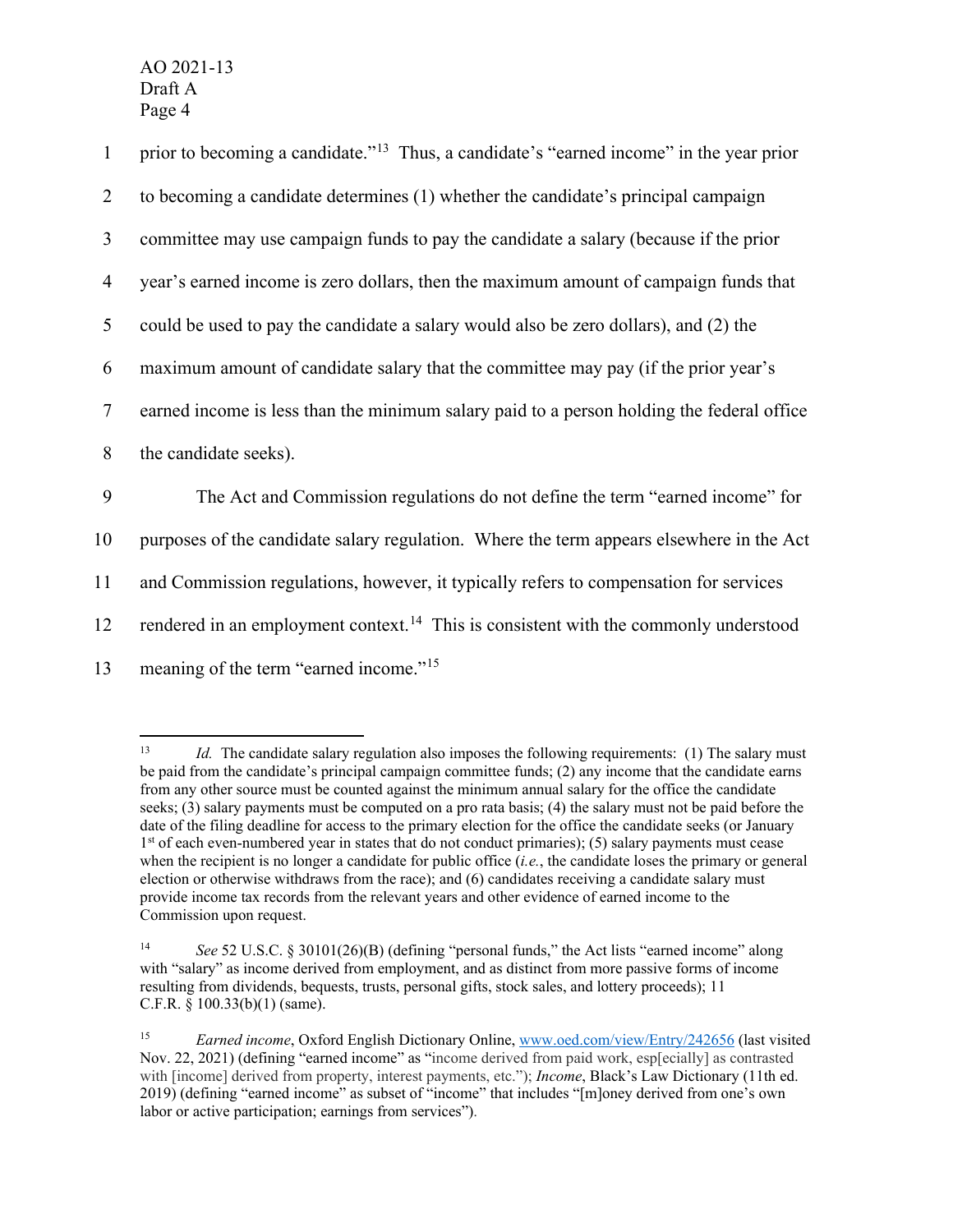| $\mathbf{1}$   | By law, VA disability benefits are paid as "compensation" "[f] or disability                              |
|----------------|-----------------------------------------------------------------------------------------------------------|
| $\overline{2}$ | resulting from personal injury suffered or disease contracted in line of duty, or for                     |
| $\mathfrak{Z}$ | aggravation of a preexisting injury suffered or disease contracted in line of duty, in the                |
| $\overline{4}$ | active military, naval, air, or space service." <sup>16</sup> Your VA disability benefits are, therefore, |
| 5              | compensation that you earned as a direct result of your prior employment as a U.S.                        |
| 6              | Marine. Further, you state that your ability to earn additional income is limited by your                 |
| $\tau$         | disability, and "working a job in parallel to running a state-wide campaign is not an                     |
| $8\,$          | option for [you]" due to your disability. <sup>17</sup> Because your VA disability benefits replace       |
| 9              | income forgone due to the continuing effects of the injury that you sustained in active                   |
| 10             | military service, the Commission concludes that these benefits constitute "earned                         |
| 11             | income" under 11 C.F.R. § 113.1(g)(1)(i)(I). Consequently, your VA disability benefits                    |
| 12             | can be used to calculate the amount of any candidate salary that you may receive from                     |
| 13             | campaign funds. $18$                                                                                      |
| 14             | This response constitutes an advisory opinion concerning the application of the                           |

<span id="page-5-0"></span>15 Act and Commission regulations to the specific transaction or activity set forth in your

<sup>16</sup> 38 U.S.C. § 1131 ("For disability resulting from personal injury suffered or disease contracted in line of duty, or for aggravation of a preexisting injury suffered or disease contracted in line of duty, in the active military, naval, air, or space service, . . . the United States will pay to any veteran thus disabled … compensation"). *See also* VA Disability Compensation, U.S. Department of Veterans Affairs, <https://www.va.gov/disability/> (last visited Dec. 7, 2021) (disability benefits are paid "to [v]eterans who got sick or injured while serving in the military and to [v]eterans whose service made an existing condition worse").

<span id="page-5-1"></span><sup>&</sup>lt;sup>17</sup> AOR001 ("Due to [your] disability, [you] have not been able to earn much income outside of the [disability benefits you] receive from the [VA]").

<span id="page-5-2"></span><sup>&</sup>lt;sup>18</sup> This conclusion is limited to the "VA disability compensation (pay)" that you have received as a disabled military veteran. VA Disability Compensation, *supra* note 16. The Commission expresses no opinion regarding VA disability payments received by spouses, dependents, or survivors of disabled veterans, or to any other government-provided benefit conferred upon military veterans or their spouses, dependents, or survivors. Further, the Commission expresses no opinion regarding the application of the Internal Revenue Code or any other law outside of the Commission's jurisdiction.